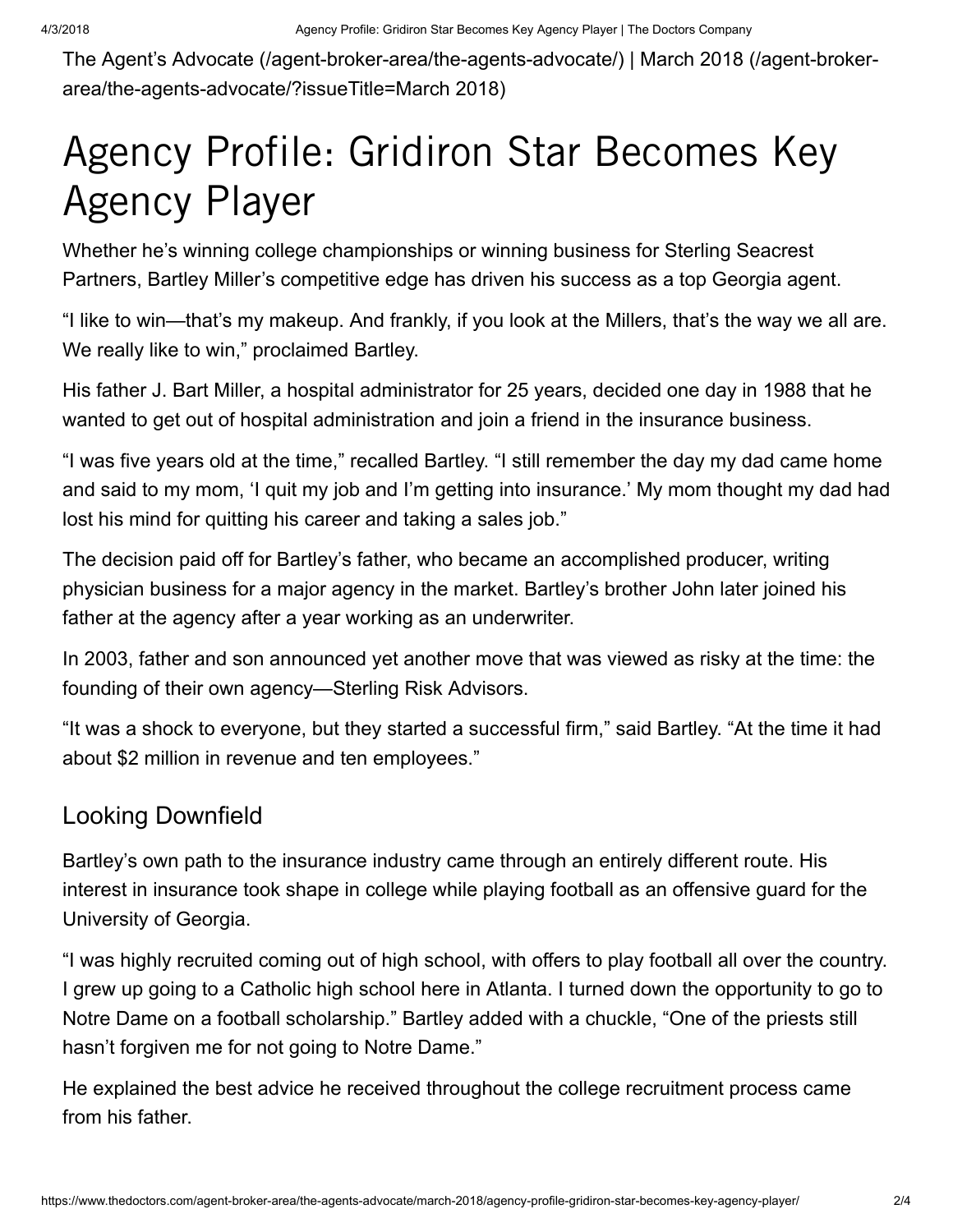"He said to me, 'Bartley, where do you want to live when you get done with football?' And I told him Atlanta. And he replied, 'Well, you are crazy if you don't go to the University of Georgia because the network of people that you will build throughout the Southeast at the University of Georgia is going to have a dramatic impact on your future career.' And that was great advice he gave me, and it's held true."

Bartley signed a letter of intent to attend the University of Georgia and arrived at football camp that summer. Once classes began, his father imparted more wisdom on him.

"When I started school, my dad encouraged me to get a risk management and insurance degree, with the thought that if football didn't work out, I could join him and my brother in the insurance industry and we could build our business together," he said.

And that's exactly what Bartley did—but not before the 6'4", 300-pound lineman won the SEC Championship in 2002 and the Sugar Bowl, and was named to the All-SEC Academic Football Team.

## Protection Scheme

Shoulder injuries eventually put an end to his football career, and he joined the family business where he was quickly motivated by the competition.

"Once I got into it, I realized that it was the competition that I really needed in my life," explained Bartley. "I've been a sports guy my whole life and been driven by having success in competition. I came into the insurance game in 2006, focusing on the physician and surgeon space, and we've been fortunate to watch our firm skyrocket in recent years. We went from writing 800 physicians to now more than 4,000 across the country. I've been blessed to work with an extremely talented group of people and it's been fun watching our firm grow."

His approach to winning business was transitioning the mentality he used on the football field of protecting his quarterback to using risk management to protect his clients.

"I would say if there's something paramount about what we have done to build our firm, it's that we are physician advocates," described Bartley. "My sole job is to help protect physicians in all walks of what they do."

Elaborating further, Bartley said, "I think if you ask our clients, they'd tell you, 'I feel protected because I don't ever talk to a 1-800 number. I'm talking to an individual who knows me, knows my practice, and knows the way I want to handle situations.' So our clients are confident that we know our craft and are always going to make decisions that are in the physician's best interest."